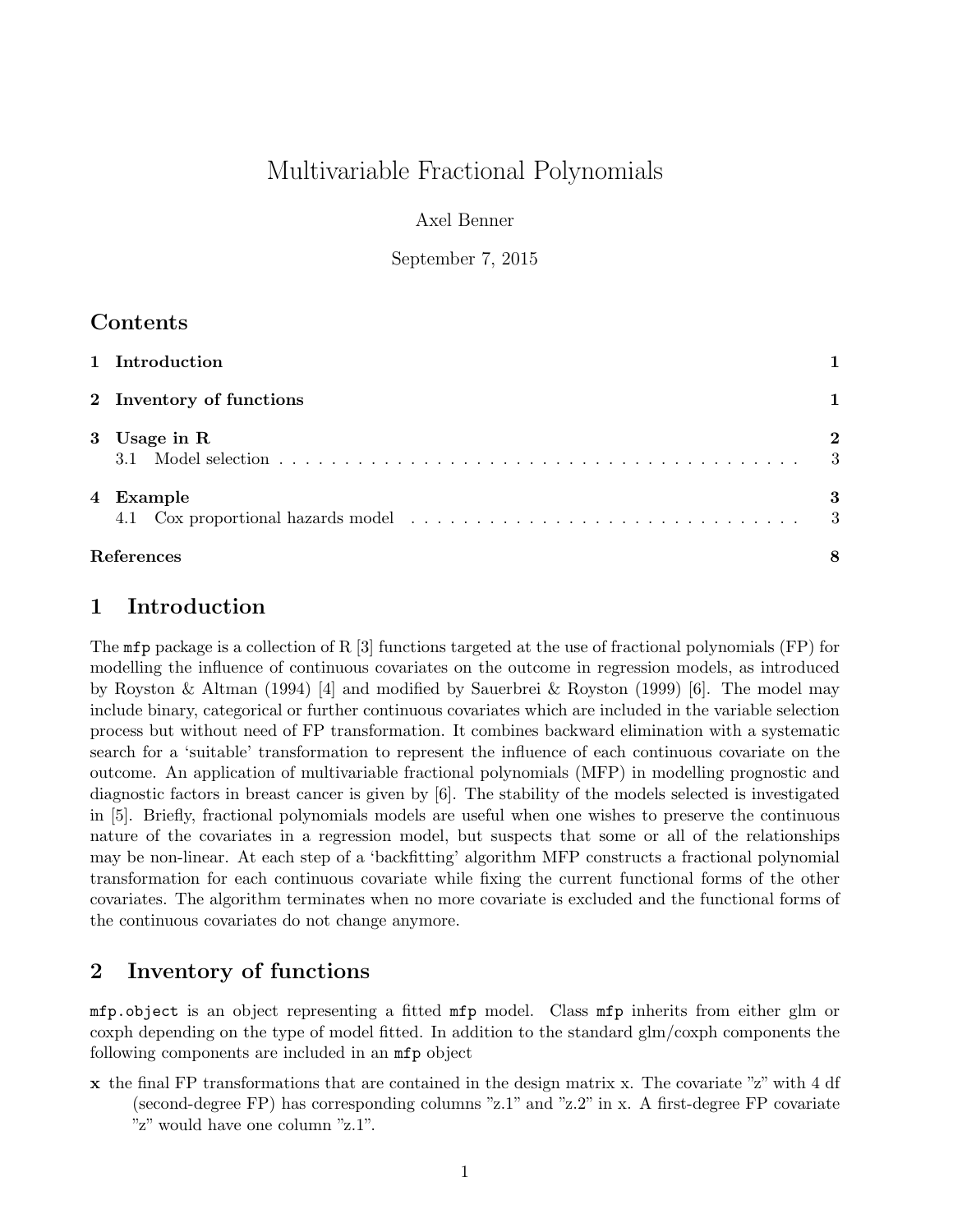- powers a matrix containing the best FP powers for each covariate. If a covariate has less than two powers NAs will fill the appropriate cell of the matrix.
- pvalues a matrix containing the P-values from the "closed test procedure" together with the best powers chosen. Briefly p.null is the P-value for the test of inclusion (see mfp), p.lin corresponds to the test of nonlinearity and p.FP the test of simplification by comparing first degree (FP1) and second degree (FP2) transformations. The best first degree FP power (power2) and best second degree FP powers (power4.1 and power4.2) are also given. The numbers 2 and 4 describe the corresponding degrees of freedom.
- scale all covariates are shifted and rescaled before being power transformed if nonpositive values are encountered or the range of values of the covariates is reasonably large. If x' would be used instead of x where  $x' = (x+a)/b$  the parameters a (shift) and b (scale) are contained in the matrix scale.
- df.initial a vector containing the degrees of freedom allocated to each covariate corresponding to the degree of FP  $(m=4$  for second degree FP,  $m=2$  for first degree FP).
- df.final a vector containing the degrees of freedom of each covariate at convergence of the backfitting algorithm ( $m=4$  for second degree FP,  $m=2$  for first degree FP,  $m=1$  for untransformed variable, m=0 if covariate was excluded).

dev the deviance of the final model.

dev.lin the deviance of the model that uses the linear predictor of untransformed covariates.

dev.null the deviance of the null model.

fptable the table of the final fp transformations.

fit a call of the corresponding glm or cox model using the selected and (possibly) FP transformed variables of the final model.

### 3 Usage in R

Start with

>library(mfp)

An  $mfp.$  object will be created by application of function  $mfp.$ 

A typical call of an mfp model has the form response  $\sim$  terms where response is the (numeric) response vector and terms is a series of terms, separated by  $+$  operators, which specifies a linear predictor for response provided by the formula argument of the function call.

>str(mfp)

```
function (formula = formula(data), data = parent.frame(), family = gaussian,
   method = c("efron", "breslow"), subset = NULL, na.action = na.omit,init = NULL, alpha = 0.05, select = 1, maxits = 20, keep = NULL, rescale = TRUE,
    verbose = FALSE, x = TRUE, y = TRUE)
```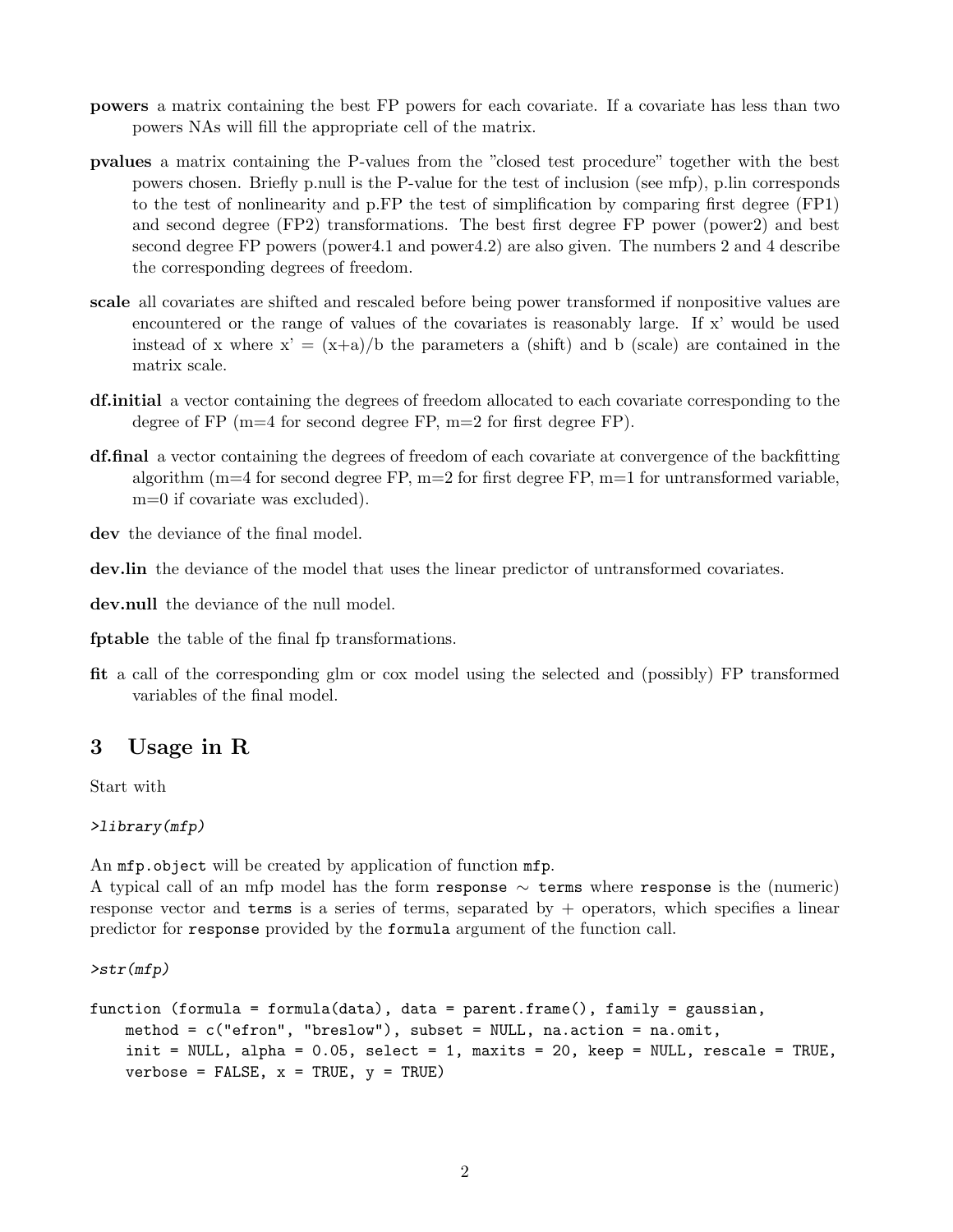Fractional polynomial terms are indicated by fp.

For binomial models the response can also be specified as a factor. If a Cox proportional hazards model is required then the outcome need to be specified using the  $Surv()$  notation.

The argument family describes the error distribution and link function to be used in the model. This can be a character string naming a family function, a family function or the result of a call to a family function.

Argument alpha sets the global FP selection level for all covariates. Different selection levels for individual covariates can be chosen by using the fp function. The variable selection level for all covariates is set by select. Values for individual fractional polynomials may be set using the fp function.

The function fp defines a fractional polynomial object for a single input variable.

 $\text{str}(fp)$ 

function  $(x, df = 4$ , select = NA, alpha = NA, scale = TRUE)

In addition to alpha and select the scale argument of the fp function denotes the use of pretransformation scaling to avoid possible numerical problems or for variables with non-positive values.

### 3.1 Model selection

The original Stata implementation of mfp uses two different selection procedures for a single continuous covariate x, a sequential selection procedure and a closed testing selection procedure  $(\text{ra2}, [1])$ . In the R implementation only the ra2 algorithm is used which is also the default in the Stata and SAS implementations of mfp.

The ra2 algorithm is described in  $[1]$  and  $[7]$ . It uses a closed test procedure  $[2]$  which maintains approximately the correct Type I error rate for each component test. The procedure allows the complexity of candidate models to increase progressively from a prespecified minimum (a null model) to a prespecified maximum (an FP) according to an ordered sequence of test results.

The algorithm works as follows:

- 1. Perform a 4 df test at the  $\alpha$  level of the best-fitting second-degree FP against the null model. If the test is not significant, drop  $x$  and stop, otherwise continue.
- 2. Perform a 3 df test at the  $\alpha$  level of the best-fitting second-degree FP against a straight line. If the test is not significant, stop (the final model is a straight line), otherwise continue.
- 3. Perform a 2 df test at the  $\alpha$  level of the best-fitting second-degree FP against the best-fitting first-degree FP. If the test is significant, the final model is the FP with  $m = 2$ , otherwise the FP with  $m = 1$ .

The tests in step 1, 2 and 3 are of overall association, non-linearity and between a simpler or more complex FP model, respectively.

# 4 Example

### 4.1 Cox proportional hazards model

We use the dataset GBSG which contains data from a study of the German Breast Cancer Study Group for patients with node-positive breast cancer.

>data(GBSG) >str(GBSG)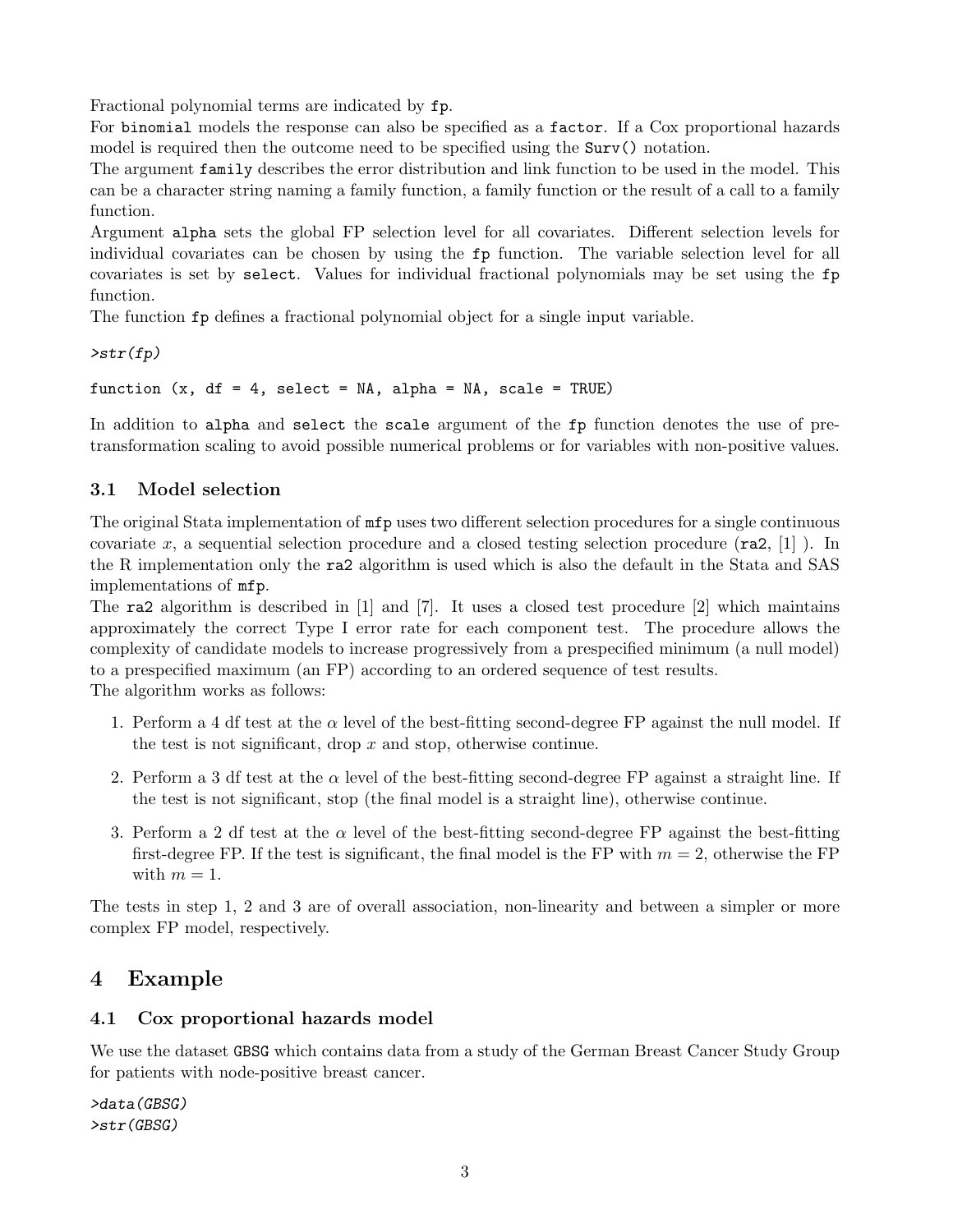```
'data.frame': 686 obs. of 11 variables:
$ id : int 1 2 3 4 5 6 7 8 9 10 ...
$ htreat : Factor w/ 2 levels "0","1": 1 2 2 2 1 1 2 1 1 1 ...
$ age : int 70 56 58 59 73 32 59 65 80 66 ...
$ menostat: Factor w/ 2 levels "1","2": 2 2 2 2 2 1 2 2 2 2 ...
$ tumsize : int 21 12 35 17 35 57 8 16 39 18 ...
$ tumgrad : Factor w/ 3 levels "1","2","3": 2 2 2 2 2 3 2 2 2 2 ...
$ posnodal: int 3 7 9 4 1 24 2 1 30 7 ...
$ prm : int 48 61 52 60 26 0 181 192 0 0 ...
$ esm : int 66 77 271 29 65 13 0 25 59 3 ...
$ rfst : int 1814 2018 712 1807 772 448 2172 2161 471 2014 ...
$ cens : int 1 1 1 1 1 1 0 0 1 0 ...
```
The response variable is recurrence free survival time  $(Surv(rfst, cens))$ . Complete data on 7 prognostic factors is available for 686 patients. The median follow-up was about 5 years, 299 events were observed for recurrence free survival time. We use a Cox proportional hazards regression to model the hazard of recurrence by the 7 prognostic factors of which 5 are continuous, age of the patients in years (age), tumor size in mm (tumsize), number of positive lymphnodes (posnodal), progesterone receptor in fmol (prm), estrogen receptor in fmol (esm); one is binary, menopausal status (menostat); and one is ordered categorical with three levels, tumor grade (tumgrad). The additional variable htreat describes if a hormonal therapy was applied and is used as stratification variable. We use  $mfp$  to build a model from the initial set of 7 covariates using the backfitting model selection algorithm. We set the global variable selection level to 0.05 and use the default FP selection level. By using fp() in the model formula a fractional polynomial transformation with possibly pre-transformation scaling is estimated. This is done here for tumsize, posnodal, prm, and esm. Otherwise a linear form of the unscaled variable is used, as for age. Categorical factors are included without transformation. Hormonal therapy (htreat) was used as stratification variable.

By verbose=TRUE the process of FP and variable selection is printed.

|   | >f <- mfp(Surv(rfst, cens) ~ strata(htreat)+age+fp(tumsize)+fp(posnodal)+fp(prm)+fp(esm) |  |  |
|---|------------------------------------------------------------------------------------------|--|--|
| ᅩ | $+$ menostat+tumgrad, family = $\cos$ , data = GBSG, select=0.05, verbose=TRUE)          |  |  |

|         | Variable | Deviance | Power(s) |
|---------|----------|----------|----------|
| Cycle 1 |          |          |          |
|         | posnodal |          |          |
|         |          | 3135.218 |          |
|         |          | 3103.245 | 1        |
|         |          | 3081.123 | $\Omega$ |
|         |          | 3074.213 | 0.53     |
|         | prm      |          |          |
|         |          | 3095.43  |          |
|         |          | 3074.213 | 1        |
|         |          | 3067.746 | 0.5      |
|         |          | 3066.502 | $-2$ 0.5 |
|         | tumgrad2 |          |          |
|         |          | 3081.253 |          |
|         |          | 3074.213 | 1        |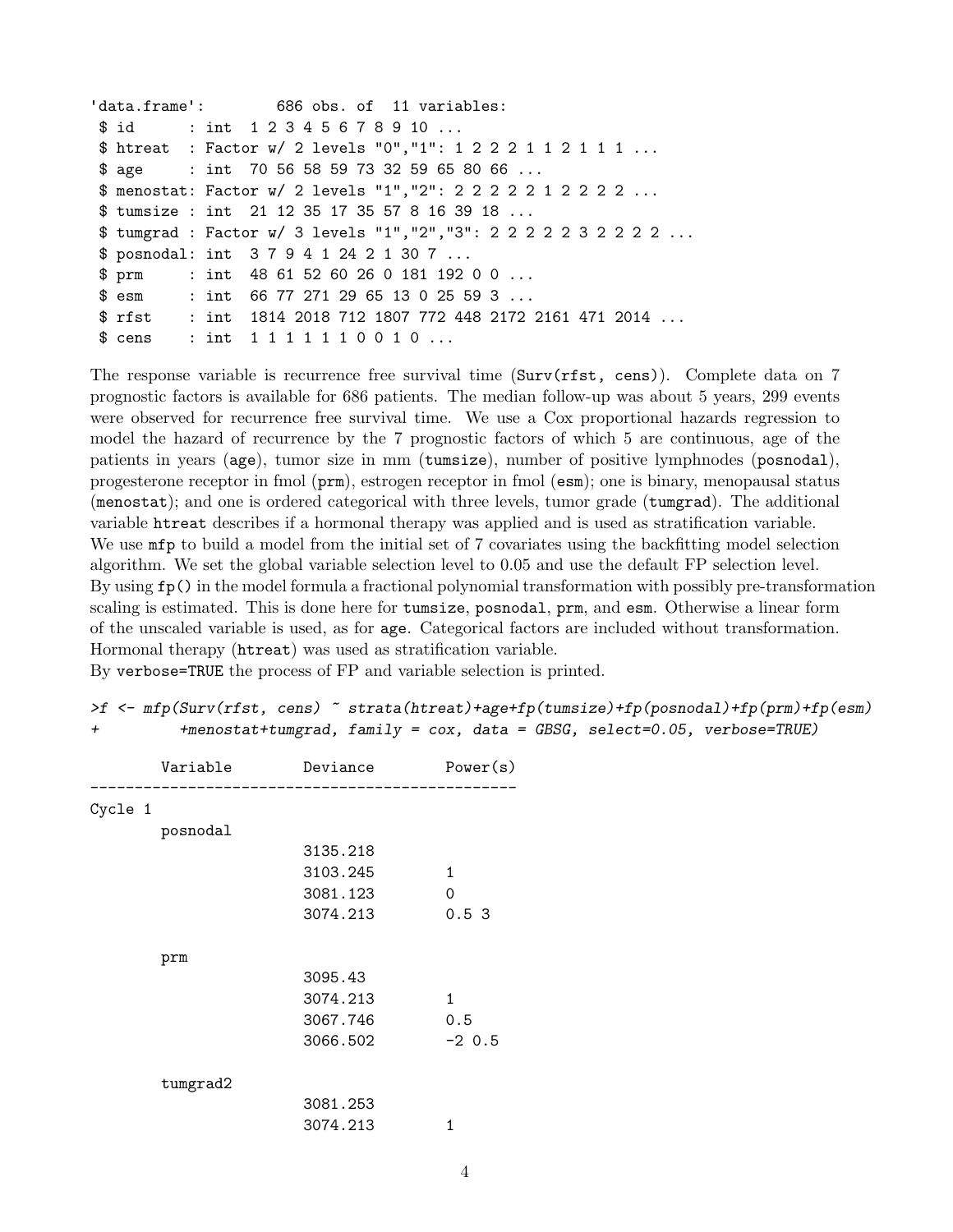|         | tumgrad3  |                     |              |
|---------|-----------|---------------------|--------------|
|         |           | 3082.613            |              |
|         |           | 3074.213            | 1            |
|         |           |                     |              |
|         |           |                     |              |
|         |           |                     |              |
|         | tumsize   | 3075.813            |              |
|         |           | 3074.213            | $\mathbf{1}$ |
|         |           | 3072.091            | $-1$         |
|         |           | 3071.882            | $-1$ 3       |
|         |           |                     |              |
|         | menostat2 |                     |              |
|         |           | 3076.922            |              |
|         |           | 3075.813            | $\mathbf{1}$ |
|         |           |                     |              |
|         |           |                     |              |
|         | age       |                     |              |
|         |           | 3076.922            |              |
|         |           | 3076.922            | $\mathbf{1}$ |
|         |           |                     |              |
|         |           |                     |              |
|         |           |                     |              |
|         | esm       |                     |              |
|         |           | 3077.795            |              |
|         |           | 3076.922            | 1            |
|         |           | 3073.627            | 3            |
|         |           | 3071.028            | $-0.53$      |
| Cycle 2 |           |                     |              |
|         | posnodal  |                     |              |
|         |           | 3152.737            |              |
|         |           | 3108.965            | 1            |
|         |           | 3085.051            | 0            |
|         |           | 3077.795            | 0.53         |
|         |           |                     |              |
|         | prm       | 3099.562            |              |
|         |           |                     |              |
|         |           | 3077.795<br>3071.74 | 1            |
|         |           | 3070.548            | 0 0.5        |
|         |           |                     |              |
|         | tumgrad2  |                     |              |
|         |           | 3085.024            |              |
|         |           | 3077.795            | 1            |

 $0.5$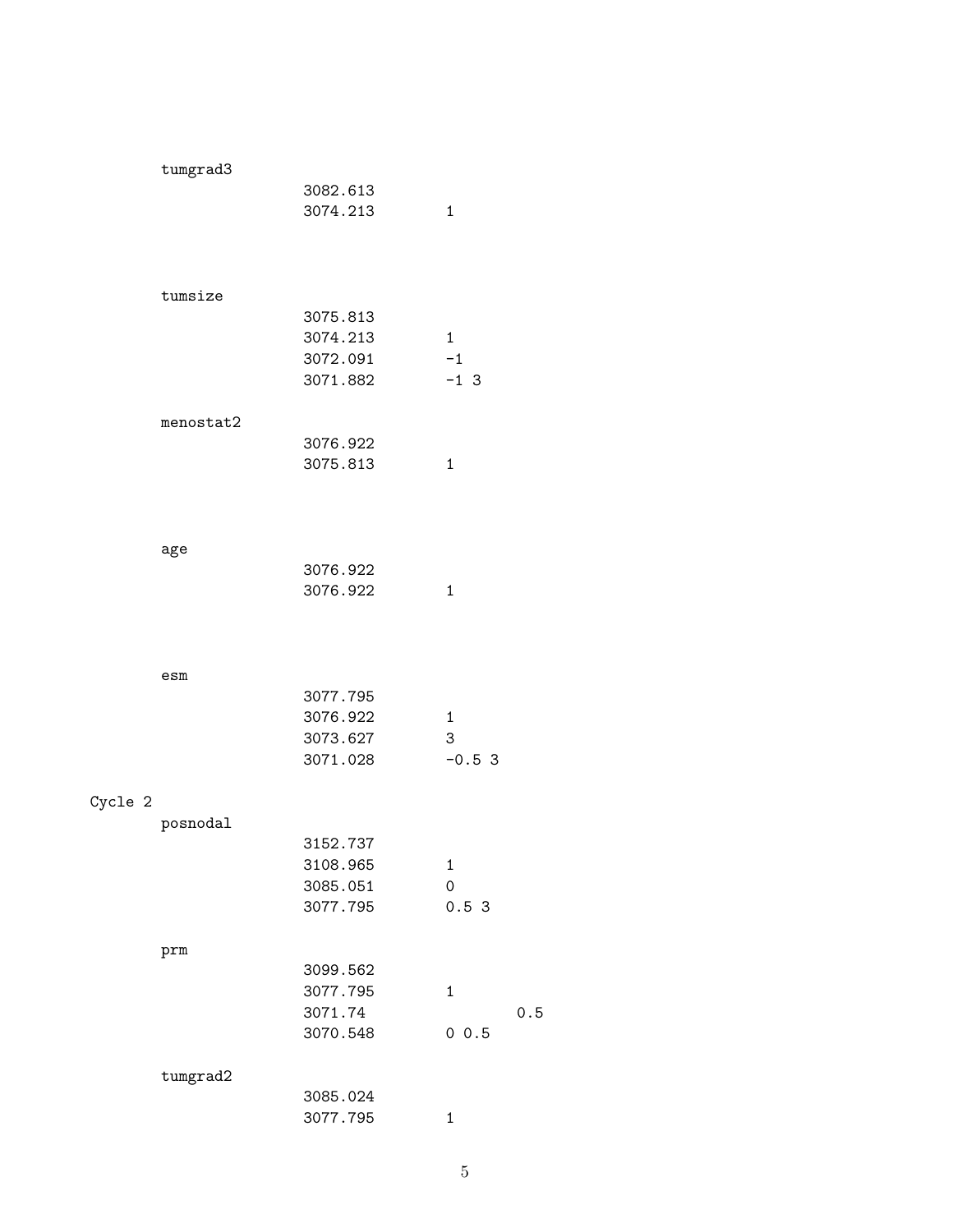| tumgrad3  |          |          |
|-----------|----------|----------|
|           | 3086.686 |          |
|           | 3077.795 | 1        |
|           |          |          |
|           |          |          |
|           |          |          |
| tumsize   |          |          |
|           | 3077.795 |          |
|           | 3076.471 | 1        |
|           | 3074.077 | $-1$     |
|           | 3073.759 | $-0.5$ 0 |
|           |          |          |
| menostat2 |          |          |
|           | 3077.795 |          |
|           | 3076.973 | 1        |
|           |          |          |
|           |          |          |
|           |          |          |

age

| 3077.795 |  |
|----------|--|
| 3077.737 |  |

#### Tansformation

|           | shift scale |      |
|-----------|-------------|------|
| posnodal  | 0           | 10   |
| prm       | 1           | 100  |
| tumgrad2  | ი           | 1    |
| tumgrad3  | ი           | 1    |
| tumsize   | Ω           | 10   |
| menostat2 | ი           | 1    |
| age       | ი           | 1    |
| esm       | 1           | 1.00 |

### Fractional polynomials

|           | df.initial select alpha df.final power1 power2 |      |                   |   |     |   |
|-----------|------------------------------------------------|------|-------------------|---|-----|---|
| posnodal  | 4                                              |      | $0.05 \quad 0.05$ | 4 | 0.5 | З |
| prm       | 4                                              |      | $0.05 \quad 0.05$ |   |     |   |
| tumgrad2  |                                                |      | $0.05 \quad 0.05$ |   |     |   |
| tumgrad3  |                                                |      | $0.05 \quad 0.05$ |   |     |   |
| tumsize   | 4                                              |      | $0.05 \quad 0.05$ | 0 |     |   |
| menostat2 |                                                |      | $0.05 \quad 0.05$ | 0 |     |   |
| age       |                                                | 0.05 | 0.05              | 0 |     |   |
| esm       | 4                                              | 0.05 | 0.05              | 0 |     |   |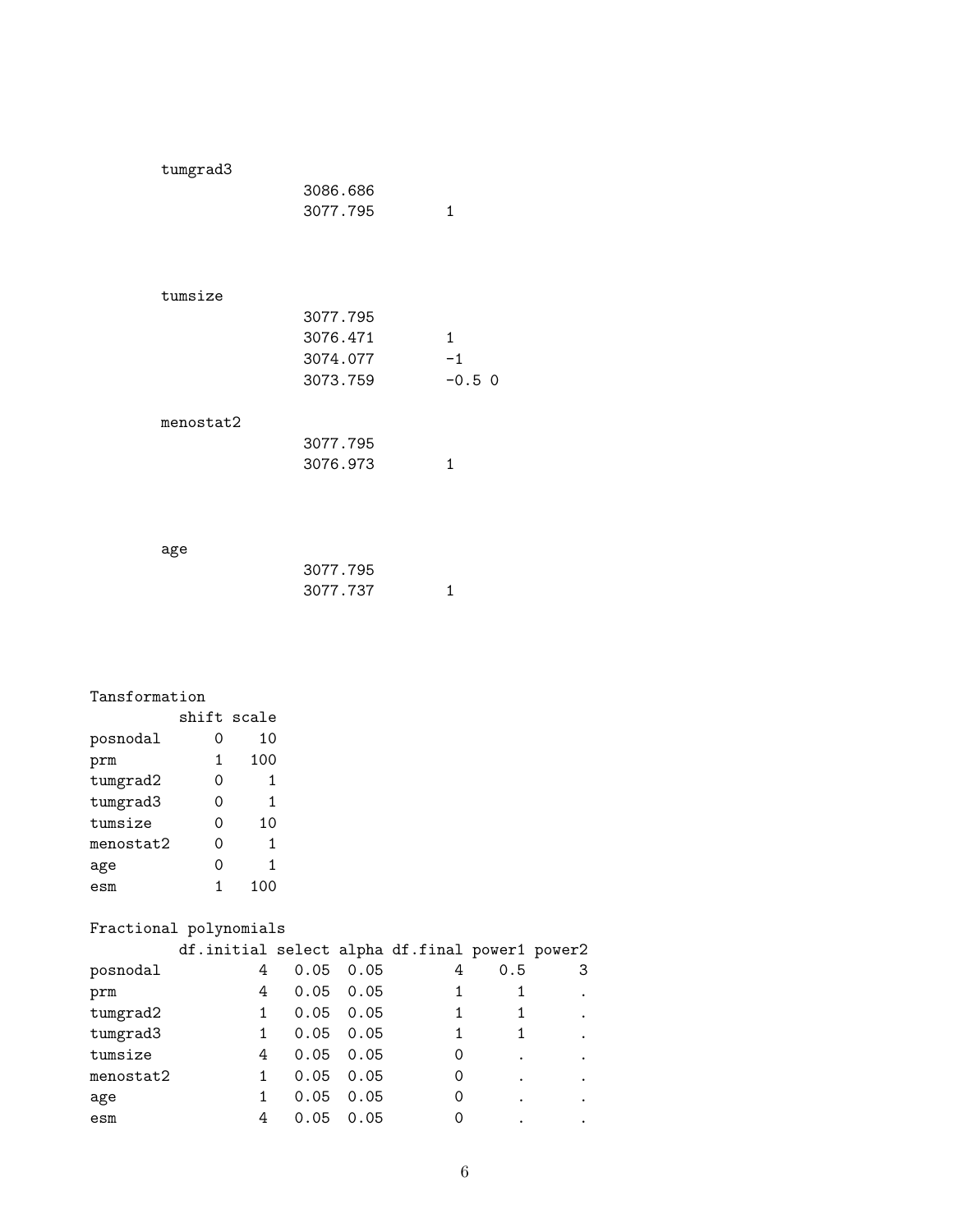Transformations of covariates:

|          | formula                                            |
|----------|----------------------------------------------------|
| age      | $<$ NA $>$                                         |
| tumsize  | $<$ NA $>$                                         |
|          | posnodal $I((posnodal/10)^0.5)+I((posnodal/10)^3)$ |
| prm      | $I((\text{prm+1})/100)^{-1})$                      |
| esm      | $<$ NA $>$                                         |
| menostat | $<$ NA $>$                                         |
| tumgrad  | tumgrad                                            |

Deviance table:

| Resid. Dev |
|------------|
| 3198.026   |
| 3103.245   |
| 3077.795   |
|            |

After two cycles the final model is selected. Of the possible input variables tumor size (tumsize), menopausal status (menostat), age and estrogen receptor (esm) were excluded from the model. Only for variable posnodal a nonlinear transformation was chosen. Prescaling was used for esm, prm and tumsize.

Details of the model fit are given by summary.

 $>$ summary $(f)$ 

```
Call:
coxph(formula = Surv(rfst, cens) \tilde{ } strata(htreat) + I((posnodal/10)\tilde{ }0.5) +
    I((posnodal/10)^3) + I(((prm + 1)/100)^1) + tungrad, data = GBSG)
```
n= 686, number of events= 299

```
\c{o} exp(coef) se(coef) z Pr(\ge |z|)I((posnodal/10)^0.5) 1.79086 5.99461 0.21339 8.392 < 2e-16 ***
I((posnodal/10)^3) -0.03251 0.96801 0.01334 -2.438 0.01478 *
I((\text{prm} + 1)/100)^{-1}) -0.21321 0.80799 0.05381 -3.963 7.41e-05 ***
tumgrad2 0.61624 1.85195 0.24877 2.477 0.01324 *
tumgrad3 0.74897 2.11482 0.26798 2.795 0.00519 **
---
Signif. codes: 0 '***' 0.001 '**' 0.01 '*' 0.05 '.' 0.1 ' ' 1
```

|                                  |       | exp(coef) exp(-coef) lower .95 upper .95 |        |        |
|----------------------------------|-------|------------------------------------------|--------|--------|
| $I((posnodal/10)^0.5)$           | 5.995 | 0.1668                                   | 3.9457 | 9.1075 |
| $I((posnodal/10)^3)$             | 0.968 | 1.0330                                   | 0.9430 | 0.9936 |
| $I(((\text{prm} + 1)/100)^{-1})$ | 0.808 | 1.2376                                   | 0.7271 | 0.8978 |
| tumgrad2                         | 1.852 | 0.5400                                   | 1.1373 | 3.0157 |
| tumgrad3                         | 2.115 | 0.4729                                   | 1.2507 | 3.5758 |

Concordance= 0.679 (se = 0.024 )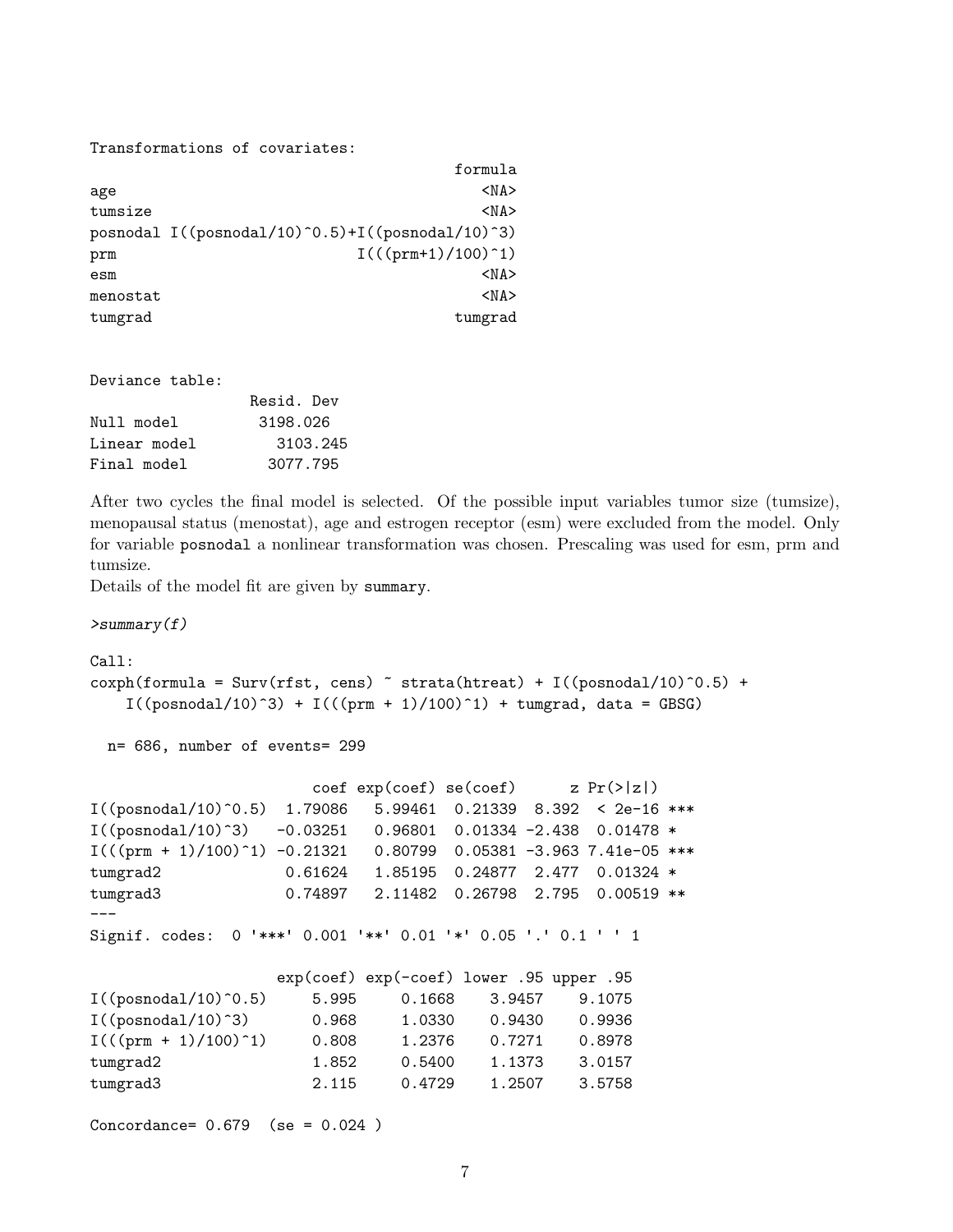```
Rsquare= 0.161 (max possible= 0.991 )
Likelihood ratio test= 120.2 on 5 df, p=0
Wald test = 116.4 on 5 df, p=0Score (logrank) test = 122.9 on 5 df, p=0
```
Details of the FP transformations are given in the fptable value of the resulting mfp.object.

#### >f\$fptable

|           | df.initial select alpha df.final power1 power2 |      |                   |   |     |         |
|-----------|------------------------------------------------|------|-------------------|---|-----|---------|
| posnodal  | 4                                              |      | $0.05 \quad 0.05$ | 4 | 0.5 |         |
| prm       | 4                                              |      | $0.05 \quad 0.05$ |   |     |         |
| tumgrad2  |                                                |      | $0.05 \quad 0.05$ |   |     | $\cdot$ |
| tumgrad3  |                                                |      | $0.05 \quad 0.05$ |   |     |         |
| tumsize   | 4                                              |      | $0.05 \quad 0.05$ | O |     |         |
| menostat2 |                                                |      | $0.05 \quad 0.05$ | 0 | ٠   | ٠       |
| age       |                                                | 0.05 | 0.05              | O |     |         |
| esm       | 4                                              | 0.05 | 0.05              |   |     |         |

The final model uses a second degree fractional polynomial for the number of positive lymphnodes with powers 0.5 and 3.

The value fit of the resulting mfp object can be used for survival curve estimation of the final model fit  $(1)$ .

## References

- [1] Ambler, G., and Royston, P. Fractional polynomial model selection procedures: investigation of Type I error rate. Journal of Statistical Simulation and Computation 69 (2001), 89–108.
- [2] Marcus, R., Peritz, E., and Gabriel, K. On closed test procedures with special reference to ordered analysis of variance. Biometrika 76 (1976), 655–660.
- [3] R Development Core Team. R: A language and environment for statistical computing. R Foundation for Statistical Computing, Vienna, Austria, 2008. ISBN 3-900051-00-3.
- [4] Royston, P., and Altman, D. G. Regression using fractional polynomials of continuous covariates: parsimonious parametric modelling (with discussion). Applied Statistics 43, 3 (1994), 429–467.
- [5] ROYSTON, P., AND SAUERBREI, W. Stability of multivariable fractional polynomial models with selection of variables and transformations: a bootstrap investigation. Statistics in Medicine 22 (2003), 639–659.
- [6] SAUERBREI, W., AND ROYSTON, P. Building multivariable prognostic and diagnostic models: transformation of the predictors by using fractional polynomials. Journal of the Royal Statistical Society (Series A) 162 (1999), 71–94.
- [7] Sauerbrei, W., and Royston, P. Corrigendum: Building multivariable prognostic and diagnostic models: transformation of the predictors by using fractional polynomials. *Journal of the* Royal Statistical Society (Series A) 165 (2002), 399–400.